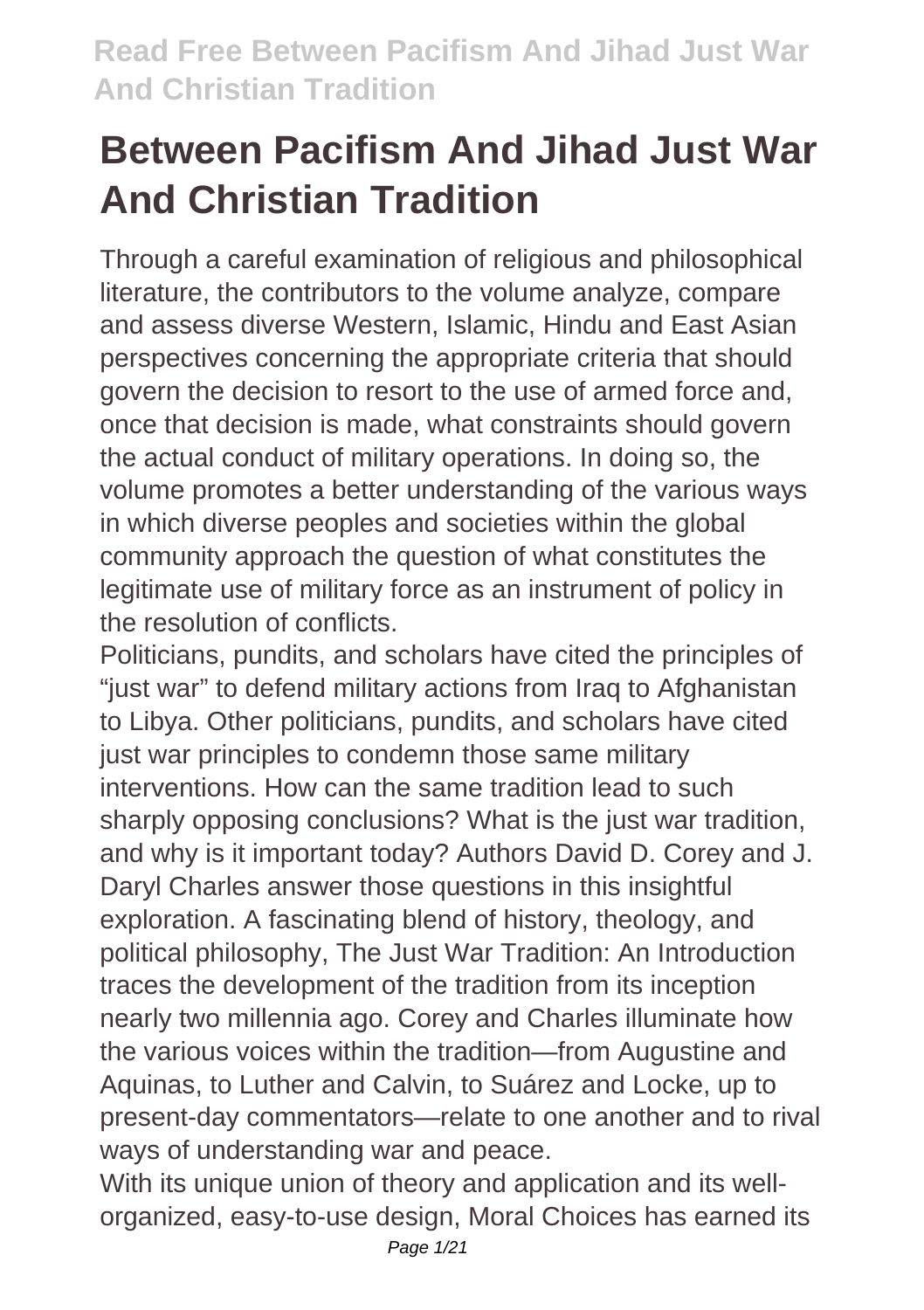place as the standard text for college ethics courses. This third edition offers extensive updates, revisions, and brand new material, all designed to help students develop a sound and current basis for making ethical decisions in today's complex postmodern culture. Moral Choices outlines the distinctive elements of Christian ethics while avoiding undue dogmatism. The book also introduces other ethical systems and their key proponents, including Plato, Aristotle, Augustine, Aquinas, and Kant. After describing a seven-step procedure for tackling ethical dilemmas, author Scott Rae uses case studies to help students think critically and biblically about ? Abortion ? Reproductive Technologies ? Euthanasia ? Capital Punishment ? Sexual Ethics ? The Morality of War ? Genetic Technologies and Human Cloning ? NEW: Ethics and Economics New features include online resources for instructors; a chapter covering global capitalism, environmental ethics, and business ethics; new material on bioethics and on stem cell and embryo research; discussion questions at the end of each chapter; and sidebars with case studies.

In a world riven with conflict, violence and war, this book proposes a philosophical defense of pacifism. It argues that there is a moral presumption against war and unless that presumption is defeated, war is unjustified. Leading philosopher of non-violence Robert Holmes contends that neither just war theory nor the rationales for recent wars (Vietnam, the Gulf War, the Iraq and Afghanistan Wars) defeat that presumption, hence that war in the modern world is morally unjustified. A detailed, comprehensive and elegantly argued text which guides both students and scholars through the main debates (Just War Theory and double effect to name a few) clearly but without oversimplifying the complexities of the issues or historical examples.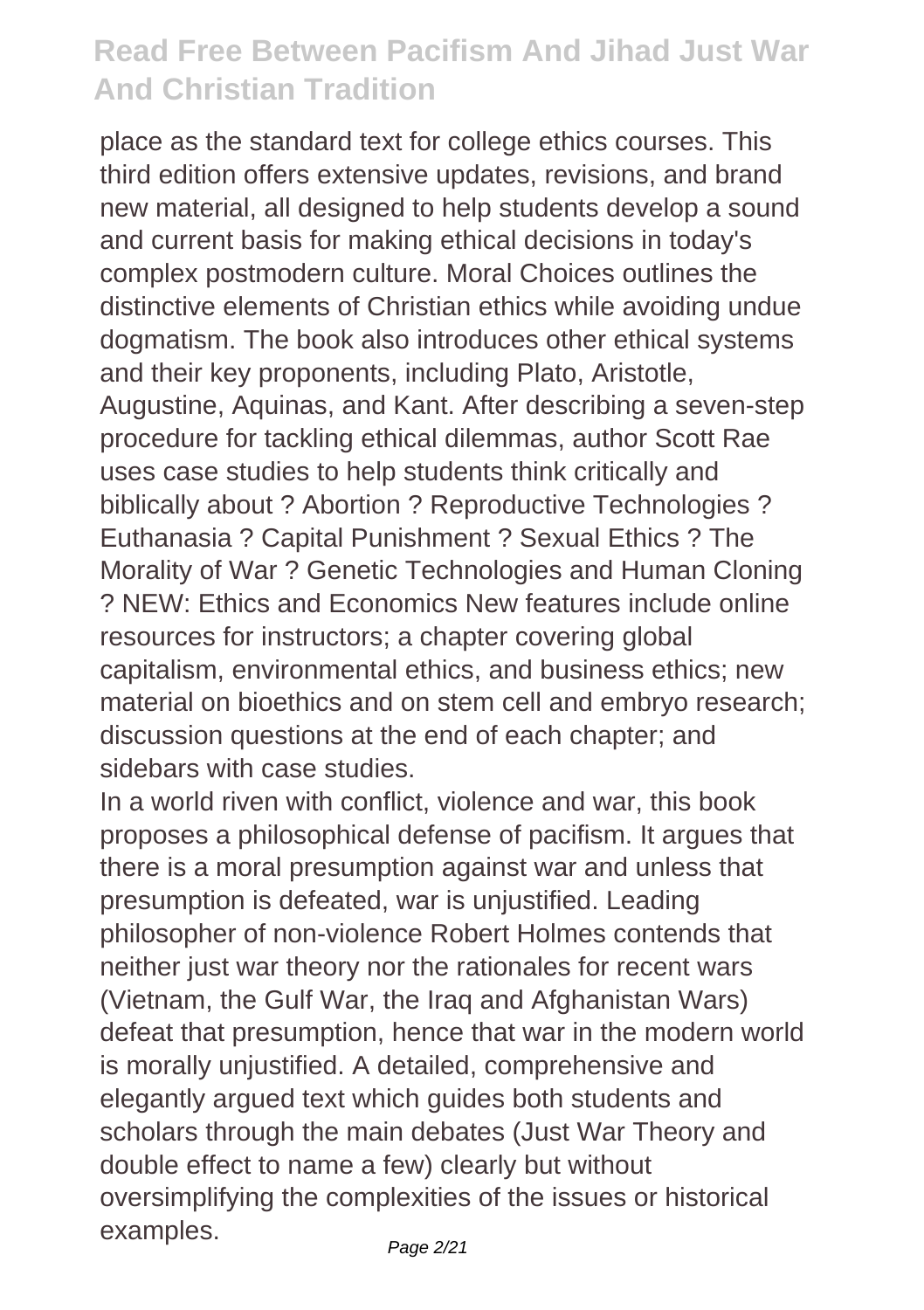Should the cross be fused to the sword?Should Christianity be allied to the state and fight in its wars?Is such a marriage even possible?On March 28, 2014, four noted speakers, authors, and thinkers debated these questions in Boston, Massachusetts. Professors Peter Kreeft and J. Daryl Charles argued in favor of the Just War theory, proposing that it is the church's responsibility to demonstrate love of neighbor and preserve justice by participating in war to defend the weak from the strong. Attorney David Bercot and former U.S. soldier Dean Taylor defended the opposite position - that Jesus Christ, the Apostles, and the early church (pre-325 A.D.) all taught and held to a position of strict nonresistance, loving their enemies, beating their swords into ploughshares, and living crucified lives of selfless love - and that we should do the same.The debate had strong live attendance and generated intense interest. Thousands - perhaps tens of thousands - have now listened to the recorded debate or watched it on the Internet or DVD. This booklet contains a complete transcript of the debate. Read for yourself the arguments on both sides and weigh them against each other. A list of references for further reading, as well as a preface giving the background of the event, add to the book's value, and illustrations make it even more interesting to read or browse.

What does Jesus have to say about violence, just war, and killing? Does Jesus ever want his disciples to kill in order to resist evil and promote peace and justice? This book by noted theologian and bestselling author Ronald J. Sider provides a career capstone statement on biblical peacemaking. Sider makes a strong case for the view that Jesus calls his disciples to love, and never kill, their enemies. He explains that there are never only two options: to kill or to do nothing in the face of tyranny and brutality. There is always a third possibility: vigorous, nonviolent resistance. If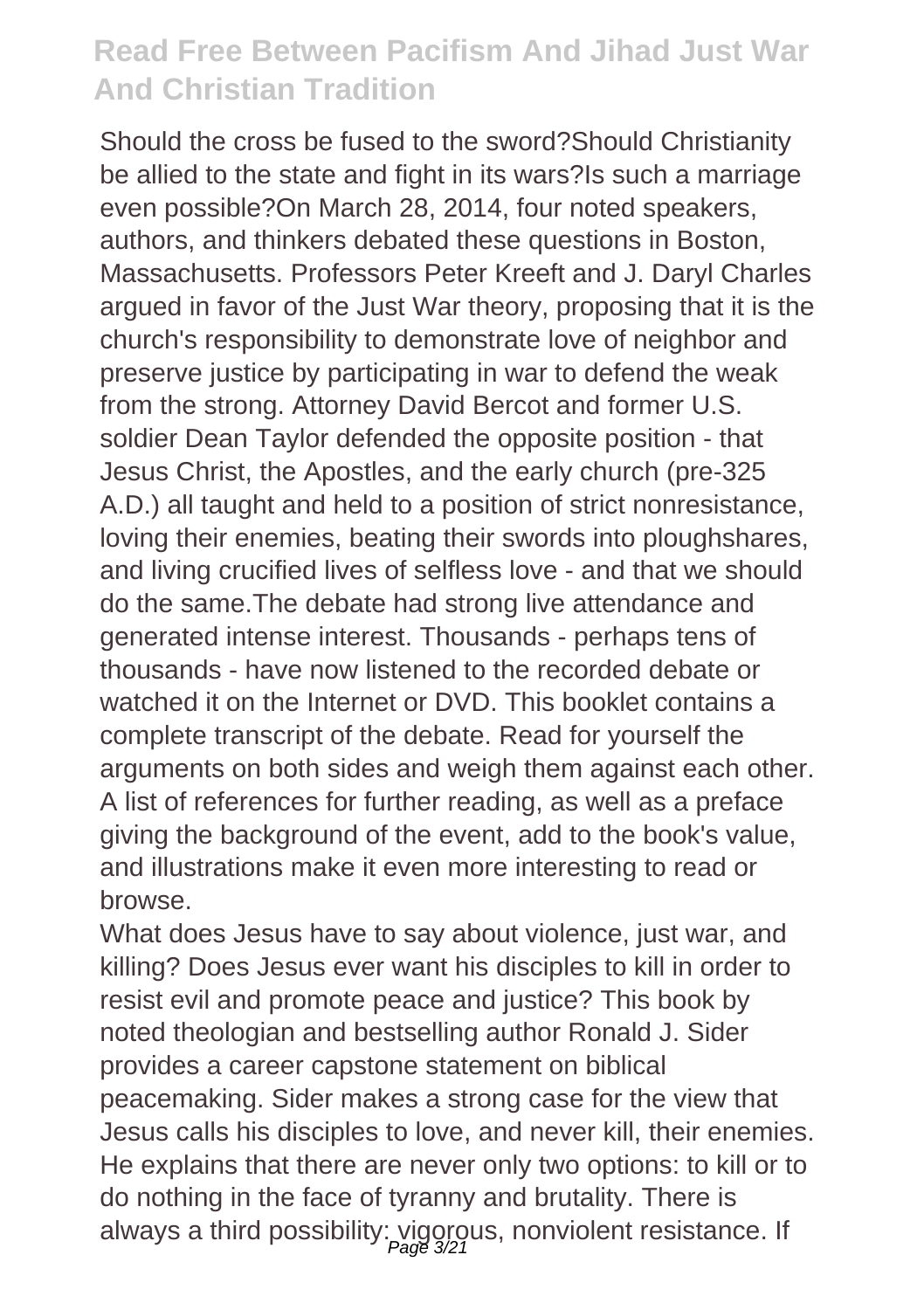we believe that Jesus is Lord, then we disobey him when we set aside what he taught about killing and ignore his command to love our enemies. This thorough, comprehensive treatment of a topic of perennial concern vigorously engages with the just war tradition and issues a challenge to all Christians, especially evangelicals, to engage in biblical peacemaking. The book includes a foreword by Stanley **Hauerwas** 

A comprehensive examination of the sacredness of human life, encompassing biblical roots, theological elaborations, historical cases, and contemporary ethical perspectives. Gushee argues that viewing human life as sacred is one of the most precious legacies of biblical faith-- albeit one that the church has too often failed to uphold.

Addressing issues such as gender identity, abortion, technology, and poverty, Dr. Myers challenges readers to ask: How can an authentic Christian worldview provide a compassionate, effective witness in culture today? Dr. Myers first shows readers what they can learn from Christian history—and why today's issues might not be as new as they seem. Then he takes them through the significant topics that affect them every day, offering biblical ideas for conversing with others in an increasingly hostile culture. This capstone book to a groundbreaking worldview trilogy equips readers to apply a bold Christian witness to their relationships with loved ones, neighbors, and colleagues.

Is there a controversial issue in the contemporary world that does not involve religion? Whether it's a debate over the beginning of life, or on sexuality and family life, or on the stewardship of humans over the environment, almost all of the most contentious matters that impact today's society involve people's deeply held religious beliefs. Battleground: Religion helps clarify these complex topics by examining how various religious beliefs and practices impact current political,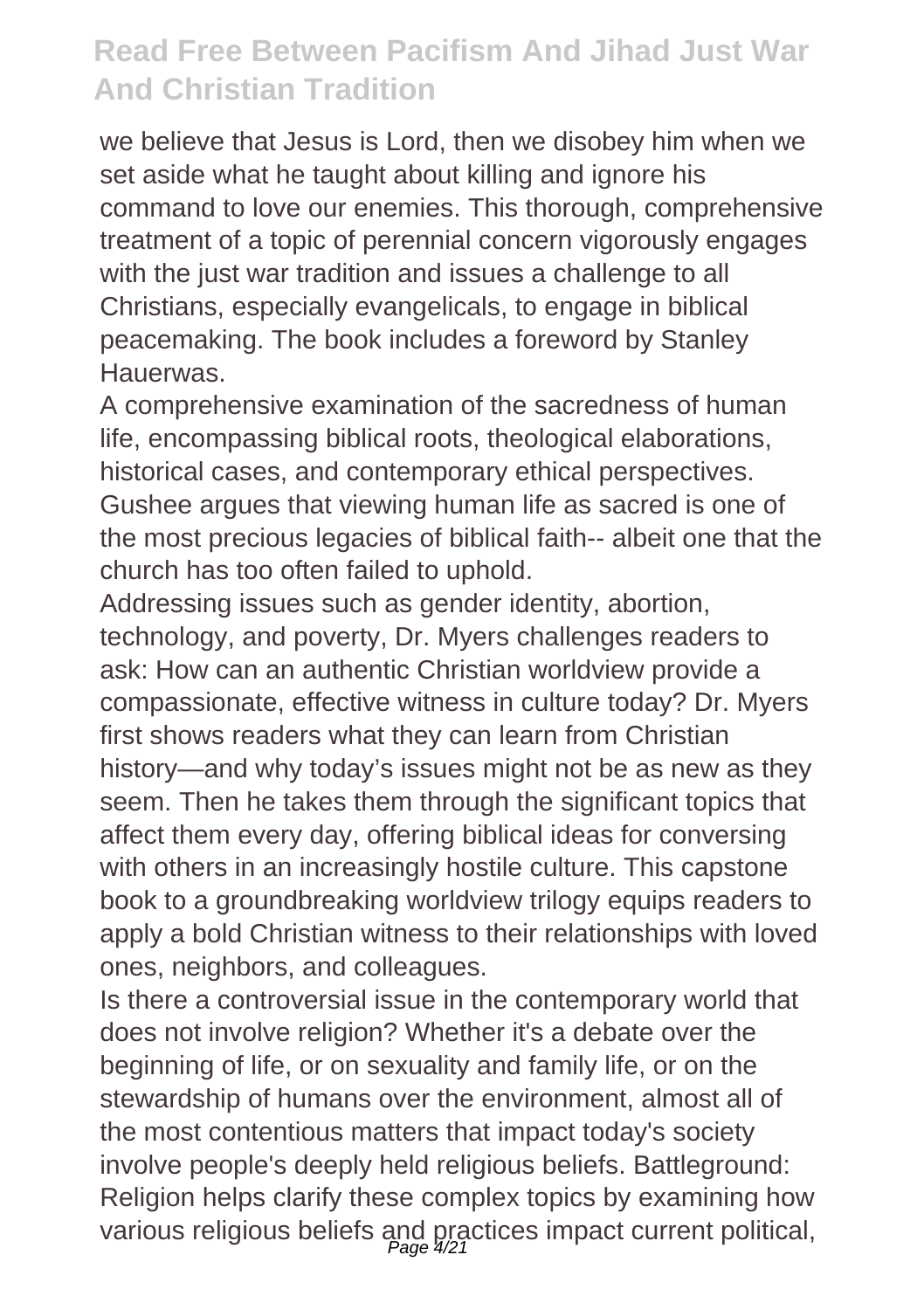social, and cultural debates. Each of the approximately 100 entries examines a hot-button issue—from war and peace to the culture wars—and discusses, in a balanced and objective way, the points of view on these topics from all parts of the religious spectrum. Students will come away from Battleground: Religion with a better understanding of the issues that they will be encountering for years to come. Each entry includes a bibliography or resources for further information.

Reclaiming the just war tradition Politicians, pundits, and scholars have cited the principles of "just war" to defend military actions from Iraq to Afghanistan to Libya. Other politicians, pundits, and scholars have cited just war principles to condemn those same military interventions. How can the same tradition lead to such sharply opposing conclusions? What is the just war tradition, and why is it important today? Authors David D. Corey and J. Daryl Charles answer those questions in this insightful exploration. A fascinating blend of history, theology, and political philosophy, The Just War Tradition: An Introduction traces the development of the tradition from its inception nearly two millennia ago. Corey and Charles illuminate how the various voices within the tradition—from Augustine and Aquinas, to Luther and Calvin, to Suárez and Locke, up to present-day commentators—relate to one another and to rival ways of understanding war and peace. While the just war tradition cannot be reduced to a checklist, a bare catalog of criteria that must be fulfilled for war to be just, Corey and Charles reveal why this rich tradition provides the only framework for evaluating the moral particulars of coercive force. Their invaluable book reintroduces the wisdom that is desperately needed in our national debates.

Jihad, with its many terrifying associations, is a term widely used today, though its meaning is poorly grasped. Few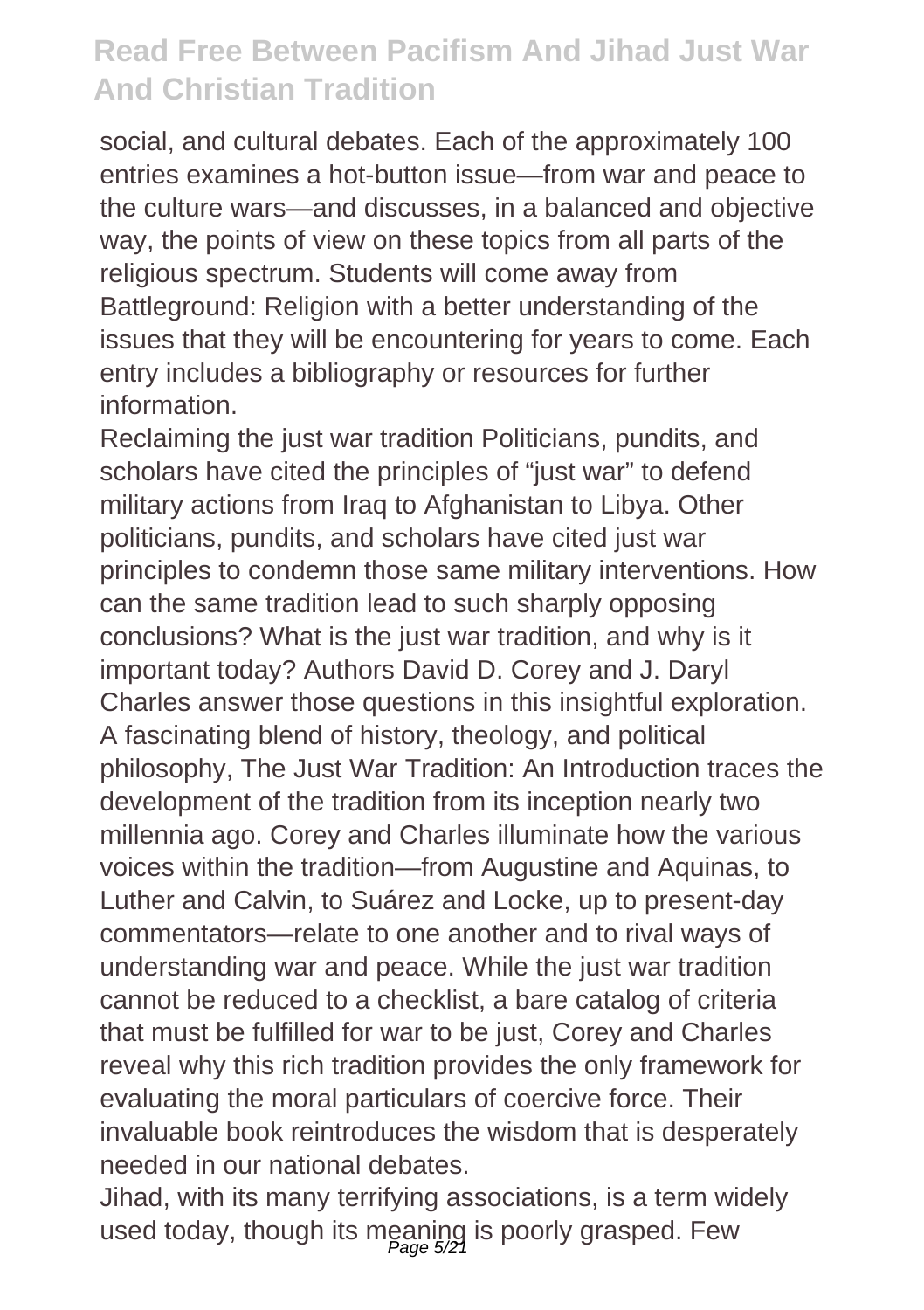people understand the circumstances requiring a jihad, or "holy" war, or how Islamic militants justify their violent actions within the framework of the religious tradition of Islam. How Islam, with more than one billion followers, interprets jihad and establishes its precepts has become a critical issue for both the Muslim and the non-Muslim world. John Kelsay's timely and important work focuses on jihad of the sword in Islamic thought, history, and culture. Making use of original sources, Kelsay delves into the tradition of shari'a--Islamic jurisprudence and reasoning--and shows how it defines jihad as the Islamic analogue of the Western "just" war. He traces the arguments of thinkers over the centuries who have debated the legitimacy of war through appeals to shari'a reasoning. He brings us up to the present and demonstrates how contemporary Muslims across the political spectrum continue this quest for a realistic ethics of war within the Islamic tradition. Arguing the Just War in Islam provides a systematic account of how Islam's central texts interpret jihad, guiding us through the historical precedents and Qur'anic sources upon which today's claims to doctrinal truth and legitimate authority are made. In illuminating the broad spectrum of Islam's moral considerations of the just war, Kelsay helps Muslims and non-Muslims alike make sense of the possibilities for future war and peace.

Defending pacifism against the charge that it is naïvely utopian, Transformative Pacifism offers a critical theory of the existing world order, and points in the direction of concrete ethical and political action. Pacifism is a transformative philosophy with wide ranging implications. It aims to transform political, social, and psychological structures. Its focus is deep and wide. It is similar to other transformative social theories: feminism, ecology, animal welfare, cosmopolitanism, human rights theory. Indeed, behind those theories is often the pacifist idea that violence, power, and domination are wrong.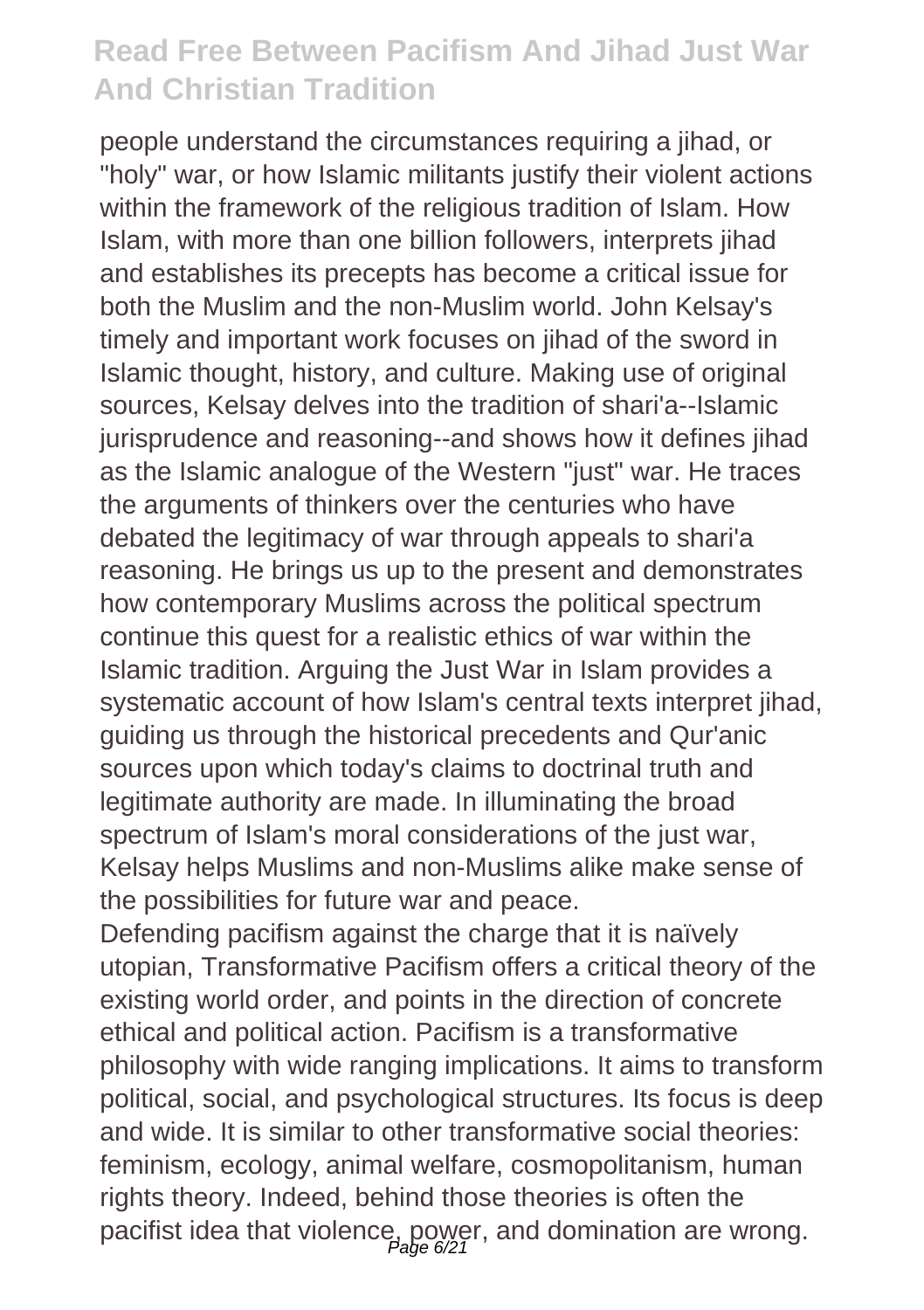Pacifist theory raises consciousness about unjustifiable violence. This in turn leads to transformations in practical life. Many other books defend nonviolence and pacifism by focusing on failed justifications of war, as well as on the strategic value of nonviolence. This book begins by reviewing and accepting those sort of arguments. It then focuses on what a commitment to pacifism and nonviolence means in terms of a variety of practical issues. Pacifists reject the violent presuppositions of a society based upon power, strength, nationalism, and the system of militarized nationstates. Pacifism transforms psychological, social, political, and economic life. This book will be of interest to those who are disenchanted with ongoing violence, violent rhetoric, terrorism, wars, and the war industry. It gives anyone with pacifist sympathies reassurance: pacifists are not wrong to think that violence and war are immoral, irrational, and insane and that there is always an alternative.

What does it mean to win a moral victory? Ideals of just and decisive triumphs often colour the call to war, yet victory is an increasingly dubious proposition in modern conflict, where negotiated settlements and festering violence have replaced formal surrenders. In the Just War and strategic studies traditions, assumptions about victory also underpin decisions to go to war but become more problematic in discussions about its conduct and conclusion. So although winning is typically considered the very object of war, we lack a clear understanding of victory itself. Likewise, we lack reliable resources for discerning a just from an unjust victory, for balancing the duty to fight ethically with the obligation to win, and for assessing the significance of changing ways of war for moral judgment. Though not amenable to easy answers, these important questions are both perennial and especially urgent. This book brings together a group of leading scholars from various disciplines to tackle them. It covers both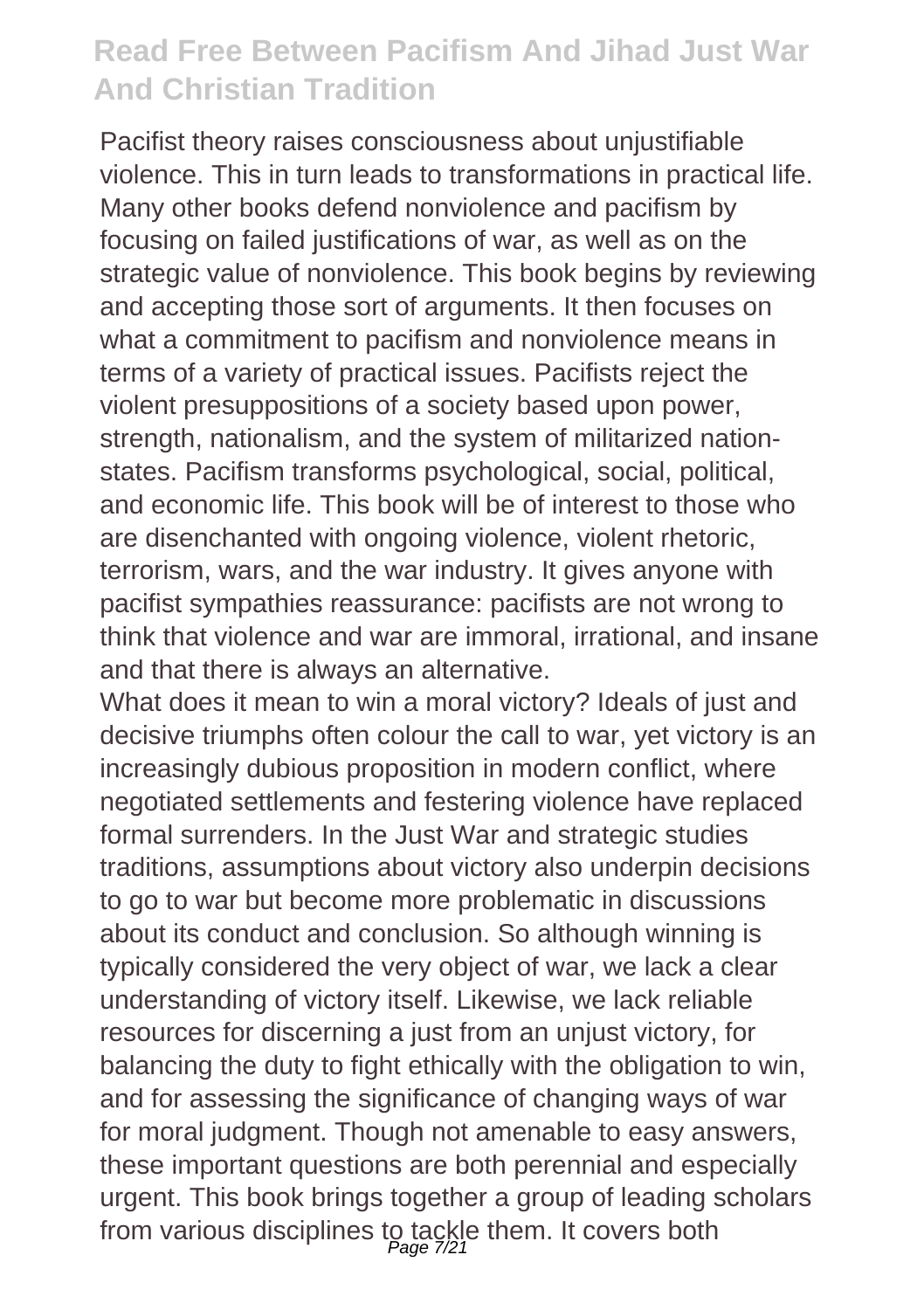traditions of victory - charting the historically variable notion of victory and the dialogues and fissures this opens in the just war and strategic canons - along with contemporary challenges of victory- analysing how new security contexts put pressure on these fissures and working toward clearer ideas about victory today. The result is a wide-ranging and timely collection of essays that bridges the gap between ethical, strategic, and historical approaches to war and develops new ways of thinking about it as a practical and moral proposition.

Justice and the Just War Tradition articulates a distinctive understanding of the reasons that can justify war, of the reasons that cannot justify war, and of the role that those reasons should play in the motivational and attitudinal lives of the citizens, soldiers, and statesmen who participate in war. Eberle does so by relying on a robust conception of human worth, rights, and justice. He locates this theoretical account squarely in the Just War Tradition. But his account is not merely theoretical: Justice and the Just War Tradition has a variety of practical aims, one of the most important of which is to serve as an aid to moral formation. The hope is that citizens, soldiers, and statesmen whose emotions and aspirations have been shaped by the Just War Tradition will be able to negotiate violent communal conflict in ways that respect the demands of justice. So Justice and the Just War Tradition articulates a theoretically satisfying and practically engaging account of the reasons that count in favor of war. Moreover, Eberle develops that account by engaging contemporary theorists, both philosophical and theological, by according due deference to venerable contributors to the Just War Tradition, and by integrating insights from military memoire, the history of war, and the author's experience of teaching ethics at the United States Naval Academy. From New York Times bestselling author and former Muslim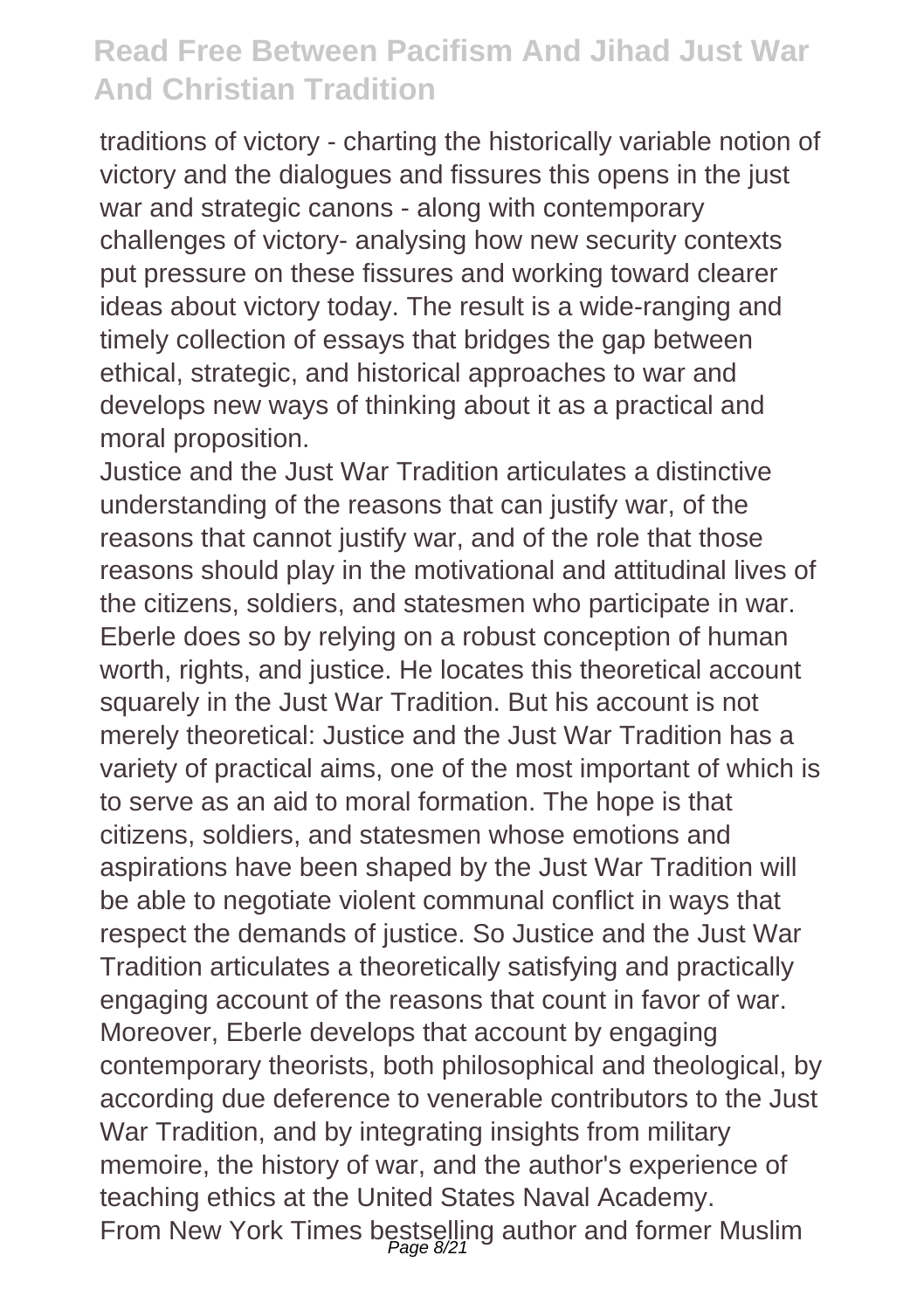Nabeel Qureshi comes this personal, challenging, and respectful answer to the many questions surrounding jihad, the rise of ISIS, and Islamic terrorism. San Bernardino was the most lethal terror attack on American soil since 9/11, and it came on the heels of a coordinated assault on Paris. There is no question that innocents were slaughtered in the name of Allah and in the way of jihad, but do the terrorists' actions actually reflect the religion of Islam? The answer to this question is more pressing than ever, as waves of Muslim refugees arrive in the West seeking shelter from the violent ideology of ISIS. Setting aside speculations and competing voices, what really is jihad? How are we to understand jihad in relation to our Muslim neighbors and friends? Why is there such a surge of Islamist terrorism in the world today, and how are we to respond? In Answering Jihad, bestselling author Nabeel Qureshi (Seeking Allah, Finding Jesus) answers these questions from the perspective of a former Muslim who is deeply concerned for both his Muslim family and his American homeland.

America and the Just War Tradition examines and evaluates each of America's major wars from a just war perspective. Using moral analysis that is anchored in the just war tradition, the contributors provide careful historical analysis evaluating individual conflicts. Each chapter explores the causes of a particular war, the degree to which the justice of the conflict was a subject of debate at the time, and the extent to which the war measured up to traditional ad bellum and in bello criteria. Where appropriate, contributors offer post bellum considerations, insofar as justice is concerned with helping to offer a better peace and end result than what had existed prior to the conflict. This fascinating exploration offers policy guidance for the use of force in the world today, and will be of keen interest to historians, political scientists, philosophers, and theologians, as well as policy makers and the general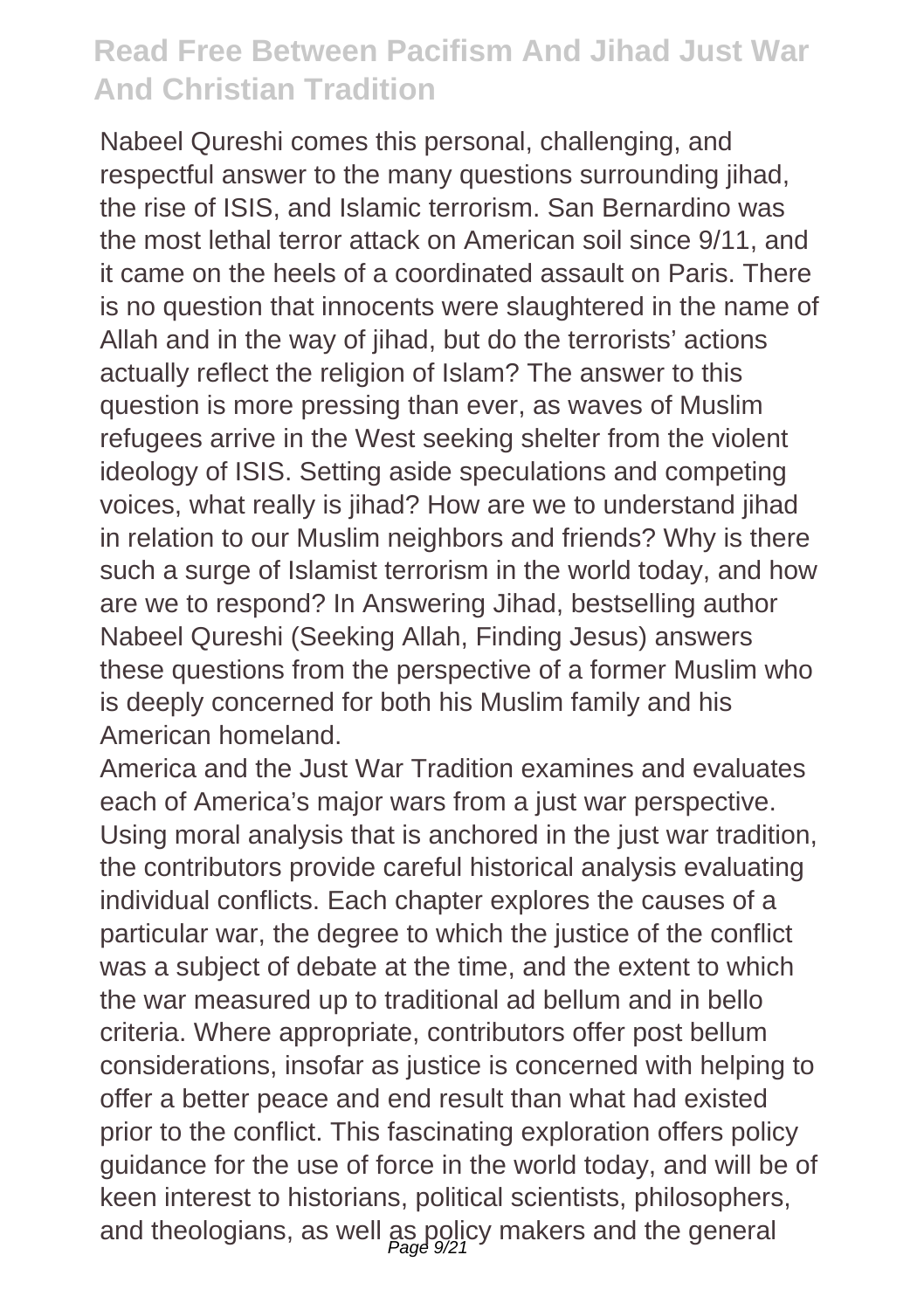reading public. Contributors: J. Daryl Charles, Darrell Cole, Timothy J. Demy, Jonathan H. Ebel, Laura Jane Gifford, Mark David Hall, Jonathan Den Hartog, Daniel Walker Howe, Kerry E. Irish, James Turner Johnson, Gregory R. Jones, Mackubin Thomas Owens, John D. Roche, and Rouven Steeves Pacifism. Jihad. Militarism. Are these our only alternatives for dealing with global injustice today? J. Daryl Charles leads us to reconsider a Christian view of the use of force to maintain or reestablish justice. He shows how love for a neighbor can warrant the just use of force. Reviewing and updating the widely recognized but not necessarily well-understood justwar teaching of the church through the ages, Charles shows how it captures many of the concerns of the pacifist position while deliberately avoiding, on the other side, the excesses of iihad and militarism. Aware of our contemporary global situation. Charles addresses the unique challenges of dealing with international terrorism.

Themelios is an international, evangelical, peer-reviewed theological journal that expounds and defends the historic Christian faith. Themelios is published three times a year online at The Gospel Coalition

(http://thegospelcoalition.org/themelios/) and in print by Wipf and Stock. Its primary audience is theological students and pastors, though scholars read it as well. Themelios began in 1975 and was operated by RTSF/UCCF in the UK, and it became a digital journal operated by The Gospel Coalition in 2008. The editorial team draws participants from across the globe as editors, essayists, and reviewers. General Editor: D. A. Carson, Trinity Evangelical Divinity School Managing Editor: Brian Tabb, Bethlehem College and Seminary Consulting Editor: Michael J. Ovey, Oak Hill Theological College Administrator: Andrew David Naselli, Bethlehem College and Seminary Book Review Editors: Jerry Hwang, Singapore Bible College; Alan Thompson, Sydney Missionary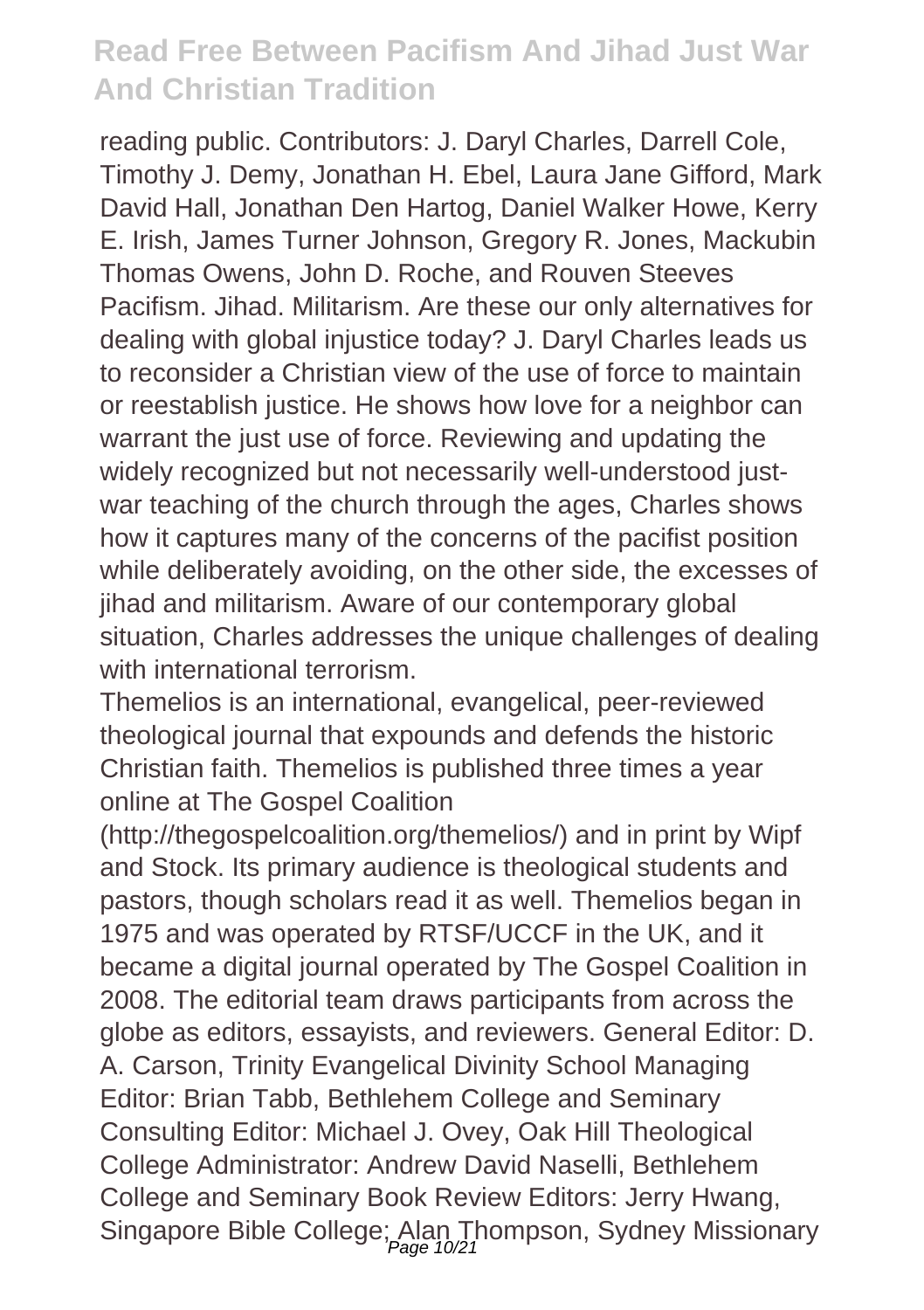& Bible College; Nathan A. Finn, Southeastern Baptist Theological Seminary; Hans Madueme, Covenant College; Dane Ortlund, Crossway; Jason Sexton, Golden Gate Baptist Seminary Editorial Board: Gerald Bray, Beeson Divinity School Lee Gatiss, Wales Evangelical School of Theology Paul Helseth, University of Northwestern, St. Paul Paul House, Beeson Divinity School Ken Magnuson, The Southern Baptist Theological Seminary Jonathan Pennington, The Southern Baptist Theological Seminary James Robson, Wycliffe Hall Mark D. Thompson, Moore Theological College Paul Williamson, Moore Theological College Stephen Witmer, Pepperell Christian Fellowship Robert Yarbrough, Covenant **Seminary** 

Contributions to Illuminations: A Scarecrow Press Series of Guides to Research in Religion provide students and scholars, lay readers and clergy, with a road map to research in key areas of religious study. All commonly constructed with introductions to the topic and reviews of key thinkers, concepts, and events, each volume includes surveys of the primary and secondary sources, with critical evaluations of their places in the canon of thought and research on the topic. Focusing primarily on the knowledge required by today's students and scholars, each guide is a must-have for any student of religion. The twentieth century saw an explosion of wars and an accompanying explosion of literature on the morality of war. Thinking among Christian clerics and scholars on the idea of "just war" shifted with developments on the battlefield. Alternatives to just war theory, such as pacifism and realism, found new proponents in the published work of the neo-Anabaptists and Niebhurians. Meanwhile, proponents of Christian just war theory had to address challenges from competing ideologies as well as ththose presented by the changing nature of warfare. Modern Just War Theory: A Guide to Research, by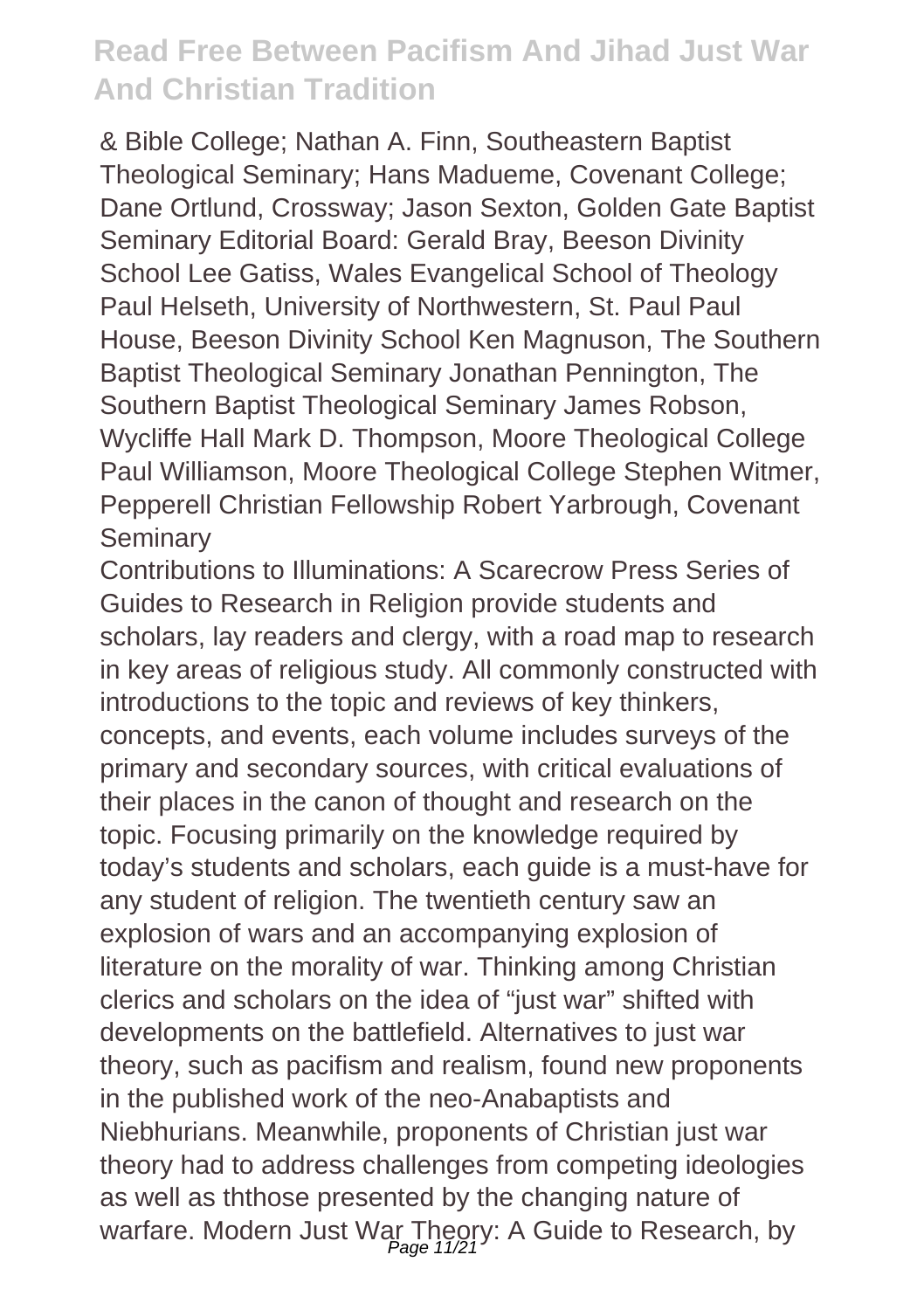scholar and librarian Michael Farrell, serves as a manual for students and scholars studving Christian just war theory, helping them navigate the wealth of just war literature produced in the twentieth and twenty-first centuries. Farrell's guide provides an introduction to the major developments of just war theory in the twentieth century, including sections on how to research just war theory, an overview of some of the most important theorists and developments of the twentieth century, and discussions of key search terms and related topics. Farrell then surveys and evaluates key primary and secondary sources for researchers on just war theory, as well as related sources on Christian realism and the responses of just war theorists to proponents of pacifism and secular just war theories. Modern Just War Theory will appeal to students and scholars of theology, military history, international law, and Christian ethics

How should Christians respond to terrorism and terrorists in their midst? Terrorism is a global problem, and no society on earth faces it alone. The mainly Christian society of Kenya has suffered more than most as it attempts to counter the threat of al-Shabaab. Some pastors have asked for permission to carry guns. Many Christians support government military action, while others recommend pacifist stances, and strive for dialogue and reconciliation with the Muslim community. In this book, ten Kenyan Christian thinkers and practitioners share their experiences and insights. A response section from seven others, including a Kenyan Muslim scholar, enrich the discussion.

This three-volume reference provides a complete guide for readers investigating the crucial interplay between war and religion from ancient times until today, enabling a deeper understanding of the role of religious wars across cultures. • Enables readers to explore the ongoing and important relationship between war and religion across history through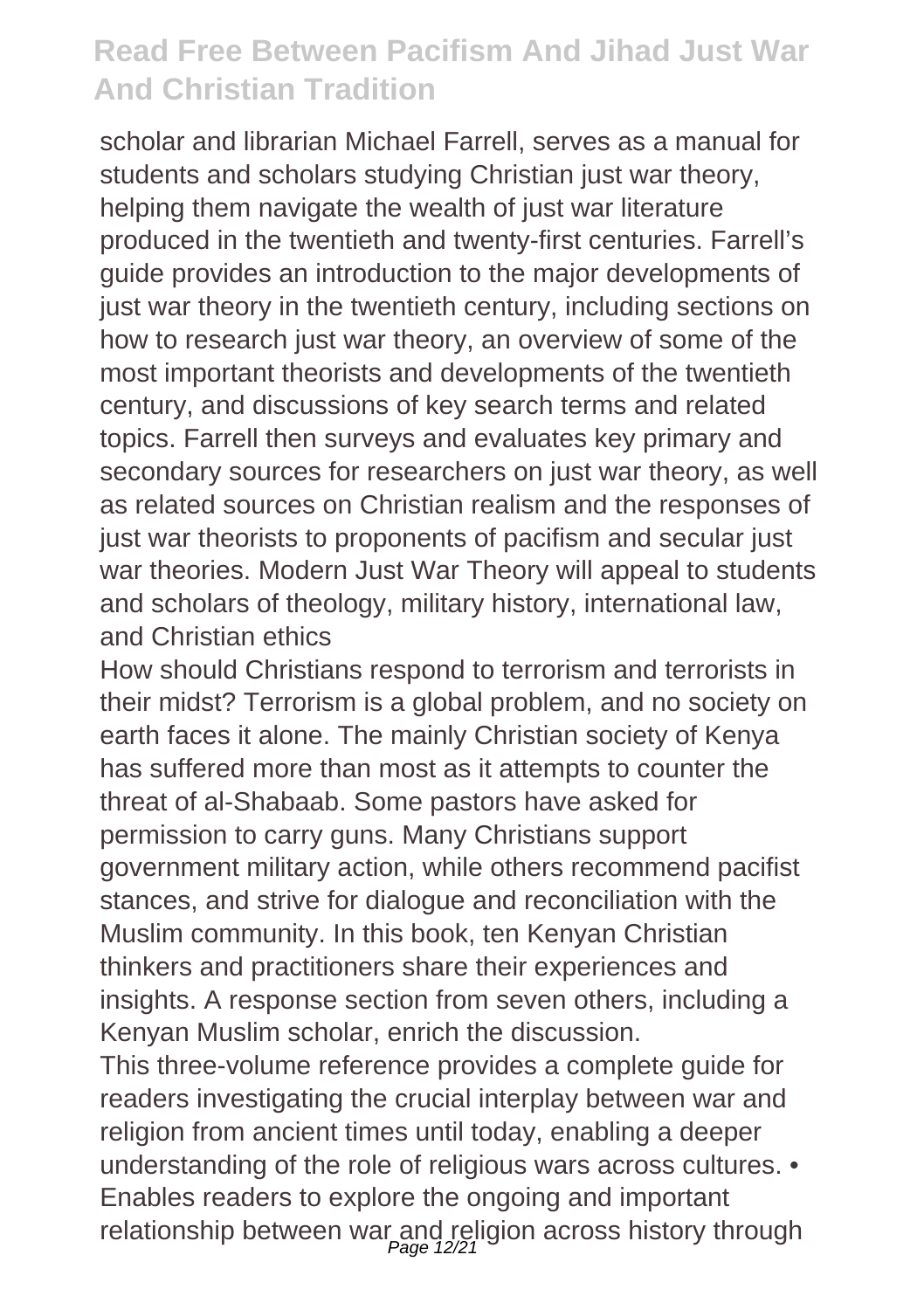coverage of the wars themselves; the important leaders, battles, and campaigns; and the treaties that resulted from these wars • Directs readers to further reading material and supplies a comprehensive bibliography that guides further inquiry into the topic of war and religion • Supplies primary source documents that include letters written by participants of the Crusades, proclamations and declarations from the Protestant Reformation, and UN documents related to war and religion

In this innovative treatment of the ethics of war, Ryan P. Cumming brings classical sources of just war theory into conversation with African American voices. The result is a new direction in just war thought that challenges dominant interpretations of just war theory by looking to the perspectives of those on the underside of history and politics. Widespread cross-cultural and cross-ideological agreement on the justifiable limits of war has become an increasingly complex yet vital element of global peace and conflict policies. Luís Cordeiro-Rodrigues and Danny Singh bring together a truly international cohort of philosophers, ethicists, political scientists, criminologists, sociologists, and other scholars to address the morality of war from a comparative perspective. While conceptions of when to enter war (jus ad bellum) and how to fight war (jus in bello) have been well researched in Western liberal contexts, non-Western philosophies have been largely excluded from debate. This volume seeks to correct that imbalance by addressing concrete examples alongside concepts of Confucian Yi/Rightness, Ahimsa, feminism, class struggles, Ubuntu, anarchism, pacifism, Buddhism, Islam, Jihad, among others. Comparative Just War Theory provides a global conceptual framework to deal with the morality of war in our modern world. With fresh insights into how the normative problems that arise from just war can be addressed, the book will be a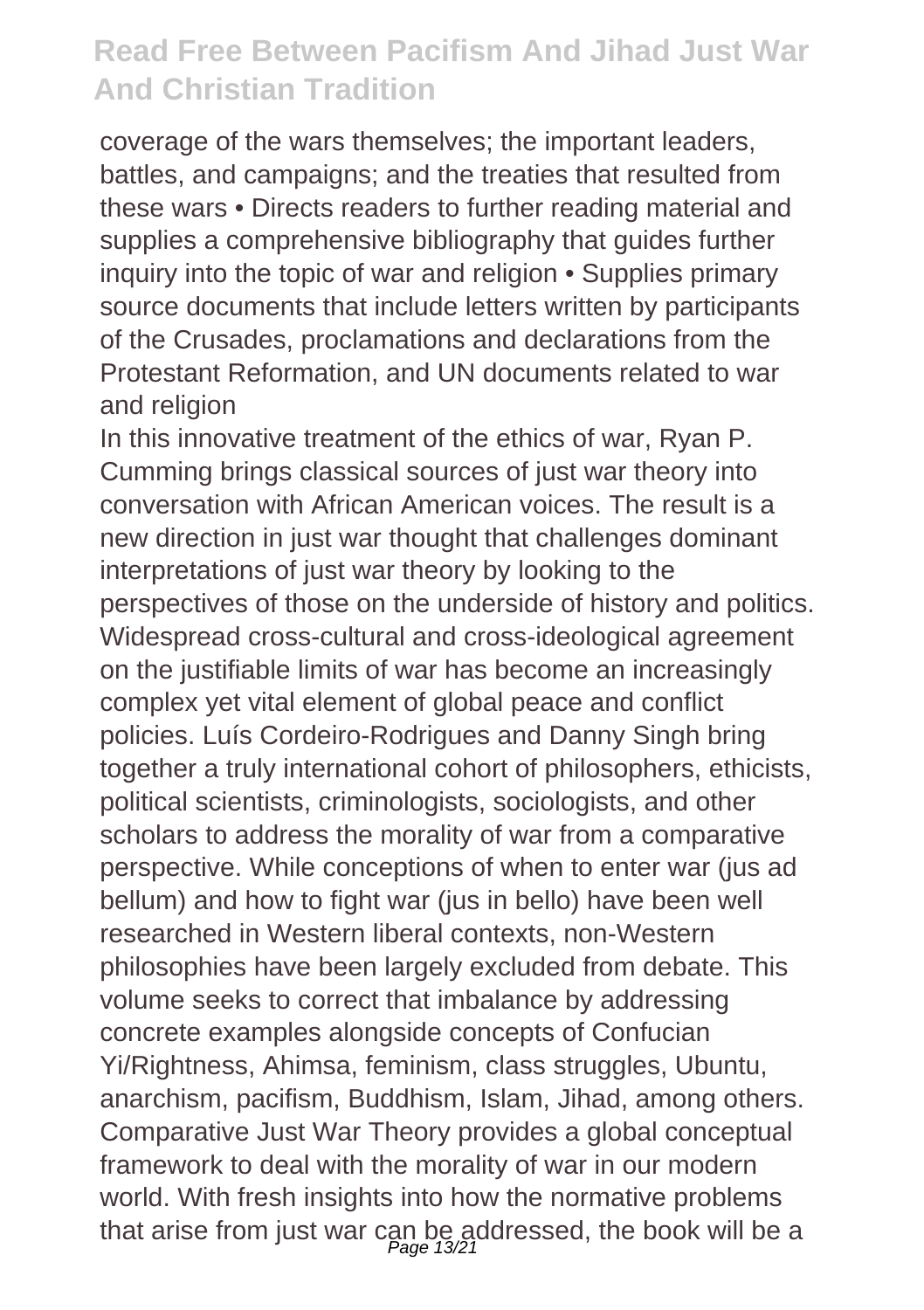valuable resource for a wide variety of students, scholars, and policymakers.

A common objection to belief in the God of the Bible is that a good, kind, and loving deity would never command the wholesale slaughter of nations. Even Christians have a hard time stomaching such a thought, and many avoid reading those difficult Old Testament passages that make us squeamish. Instead, we quickly jump to the enemy-loving. forgiving Jesus of the New Testament. And yet, the question doesn't go away. Did God really command genocide? Is the command to "utterly destroy" morally unjustifiable? Is it literal? Are the issues more complex and nuanced than we realize? In the tradition of his popular Is God a Moral Monster?, Paul Copan teams up with Matthew Flannagan to tackle some of the most confusing and uncomfortable passages of Scripture. Together they help the Christian and nonbeliever alike understand the biblical, theological, philosophical, and ethical implications of Old Testament warfare passages. Pastors, youth pastors, campus ministers, apologetics readers, and laypeople will find that this book both enlightens and equips them for serious discussion of troubling spiritual questions.

Between Pacifism and Jihad Just War and Christian TraditionIVP Academic

A comprehensive introduction to Christian ethics addressing today's most challenging moral issues Invitation to Christian Ethics is an indispensable guide for helping pastors,

counselors, and everyday Christians navigate today's difficult moral questions. Readers will benefit from Ken Magnuson's survey of ethics from a biblical perspective as well as contemporary theories of moral reasoning. This survey is followed by twelve chapters devoted to some of the thorniest issues Christians encounter today, such as: Sexuality, including homosexuality, sexual identity, and gender Marriage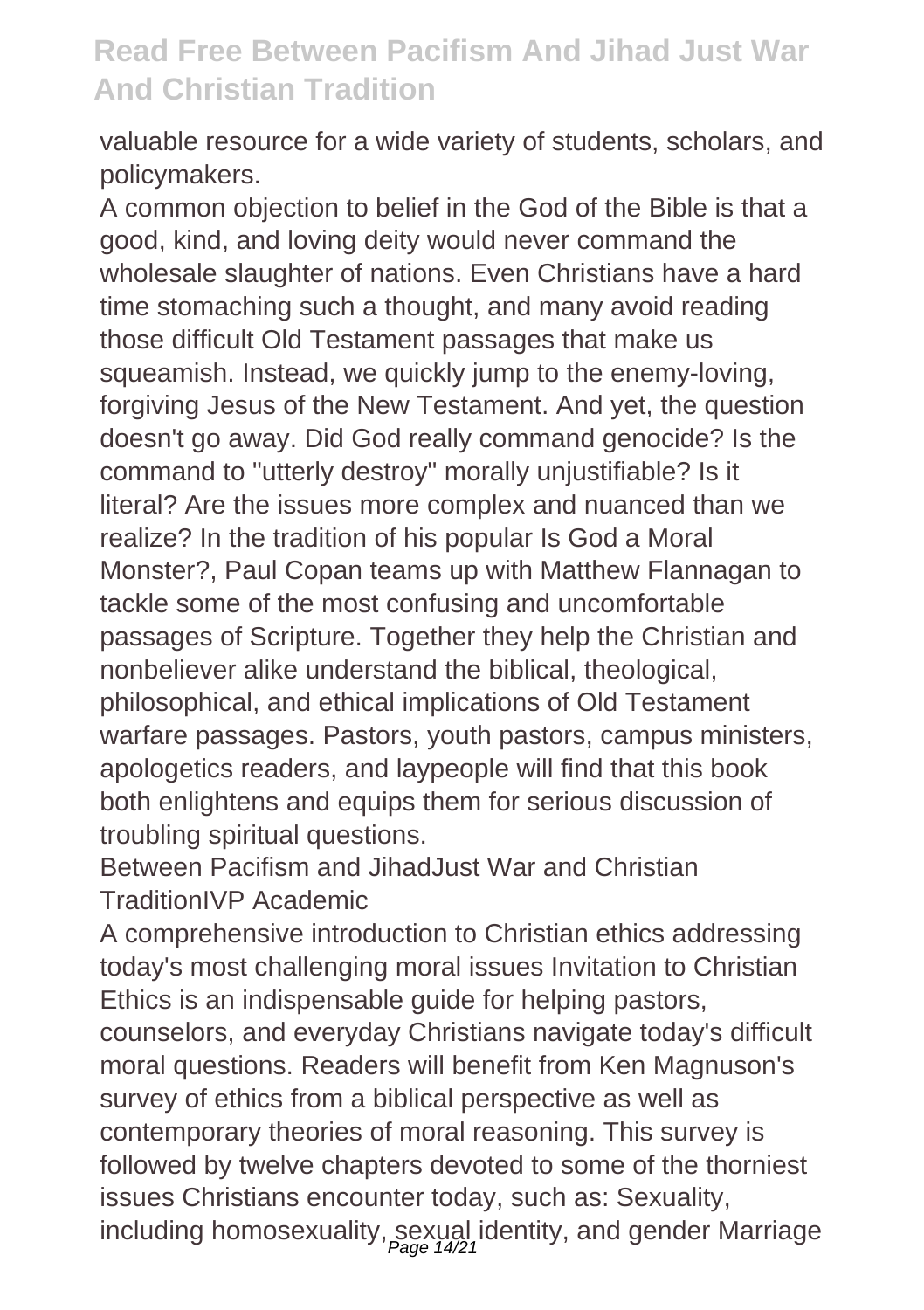and divorce Infertility and assisted reproductive technologies Abortion Physician-assisted suicide Race relations Creation care Capital punishment Just war, pacifism, and the use of lethal force Magnuson provides biblical insight into each topic and presents key moral considerations. He also answers specific, practical questions that arise and concludes with a summary of his recommended approach to each issue. Readers will learn how to grapple with difficult moral questions and will receive guidance for some of life's most challenging ethical conundrums. "Ethics will continue to be a line in the sand that separates Christians. In this volume, Magnuson gives us a biblically-based, logically-sound, historically-rooted, and future-aware guide that the church so desperately needs in the face of sexual revolution, moral relativism, and advancing technology." --Brian Arnold, President of Phoenix Seminary

Though scholars of political science and moral philosophy have long analyzed the justifications for and against waging war as well as the ethics of warfare itself, the problem of ending wars has received less attention. In the first book to apply just war theory to this phase of conflict, Eric Patterson presents a three-part view of justice in end-of-war settings involving order, justice, and reconciliation. Patterson's case studies range from successful applications of jus post bellum, such as the U.S. Civil War or Kosovo, to challenges such as present-day Iraq.

From the Founding Fathers through the present, Christianity has exercised powerful influence in America—from its role in shaping politics and social institutions to its hand in art and culture. The Encyclopedia of Christianity in the United States outlines the myriad roles Christianity has played and continues to play. This masterful multi-volume reference includes biographies of major figures in the Christian church in the United States, documents and Supreme Court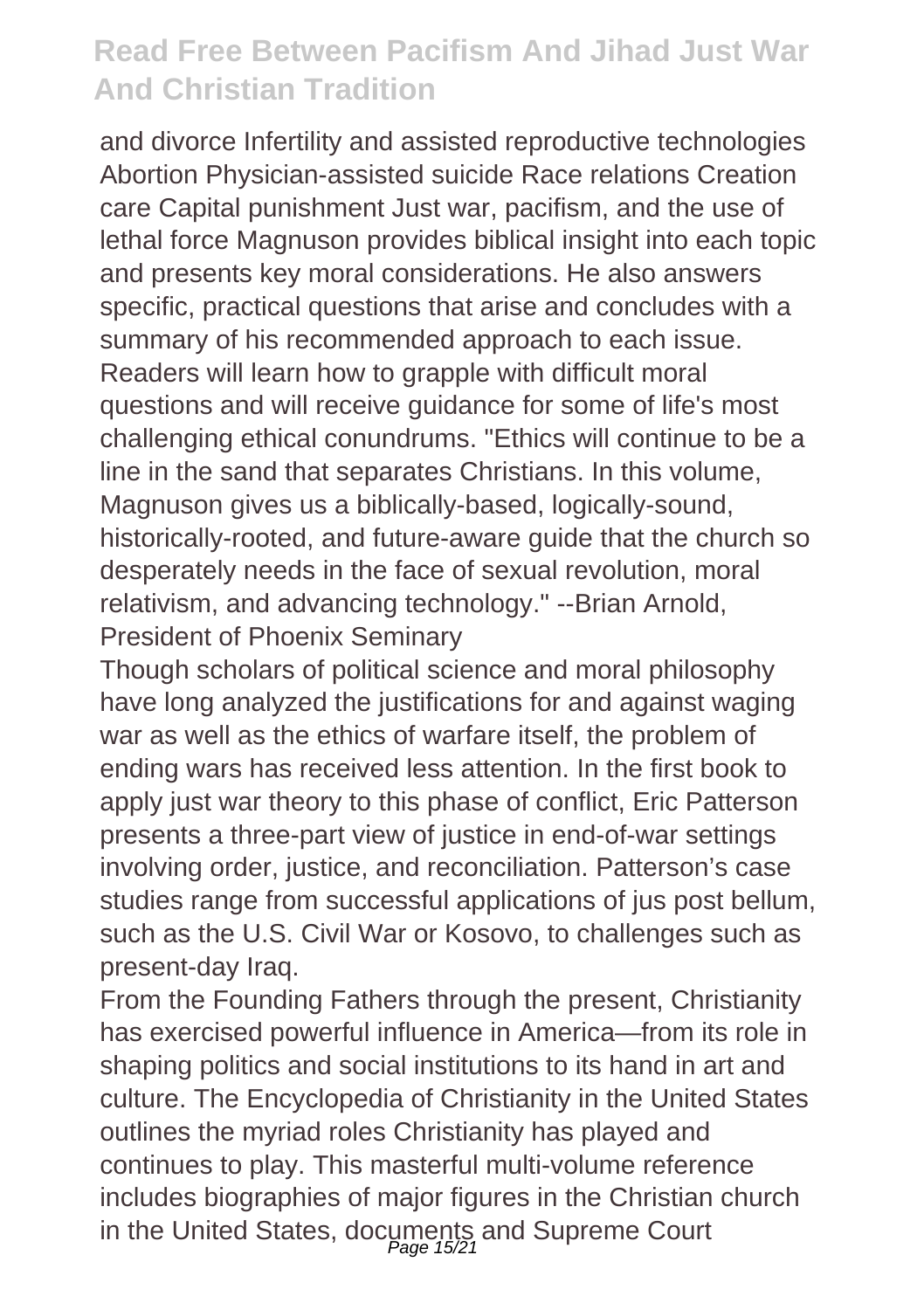decisions, and information on theology and theologians, denominations, faith-based organizations, immigration, art—from decorative arts and film to music and literature—evangelism and crusades, women's issues, racial issues, civil religion, and more.

In February 2004, Denver Seminary's annual Biblical Studies conference addressed the question of modern war and the teachings of biblical ethics regarding it. The conference was envisioned as a collaborative effort between the Association for Christian Conferences, Teaching, and Service (ACCTS), and the Biblical Studies division of Denver Seminary. A year earlier, the invasion of Iraq had taken place. The questions created by the outbreak of war prompted an urgency in the consideration of the topic. ACCTS, which sponsors international symposia in military ethics with officers from armed forces around the globe, provided ethicists and practitioners from within the military of both the U.S. and Great Britain. Hess and Martens also solicited papers from leading theologians and advocates representing pacifist and just-war views. They have succeeded in bringing together in this fine volume a group of Christians representing a wide range of perspectives to debate and discuss their heritage and biblical roots with regard to questions of war and its ethical dilemmas.

With issues of war and peace at the forefront of current events, an informed Christian response is needed. This timely volume answers 104 questions from a just-war perspective, offering thoughtful yet succinct answers. Ranging from the theoretical to the practical, the volume looks at how the justwar perspective relates to the philosopher, historian, statesman, theologian, combatant, and individual—with particular emphases on its historical development and application to contemporary geopolitical challenges. Forgoing ideological extremes, Charles and Demy give much attention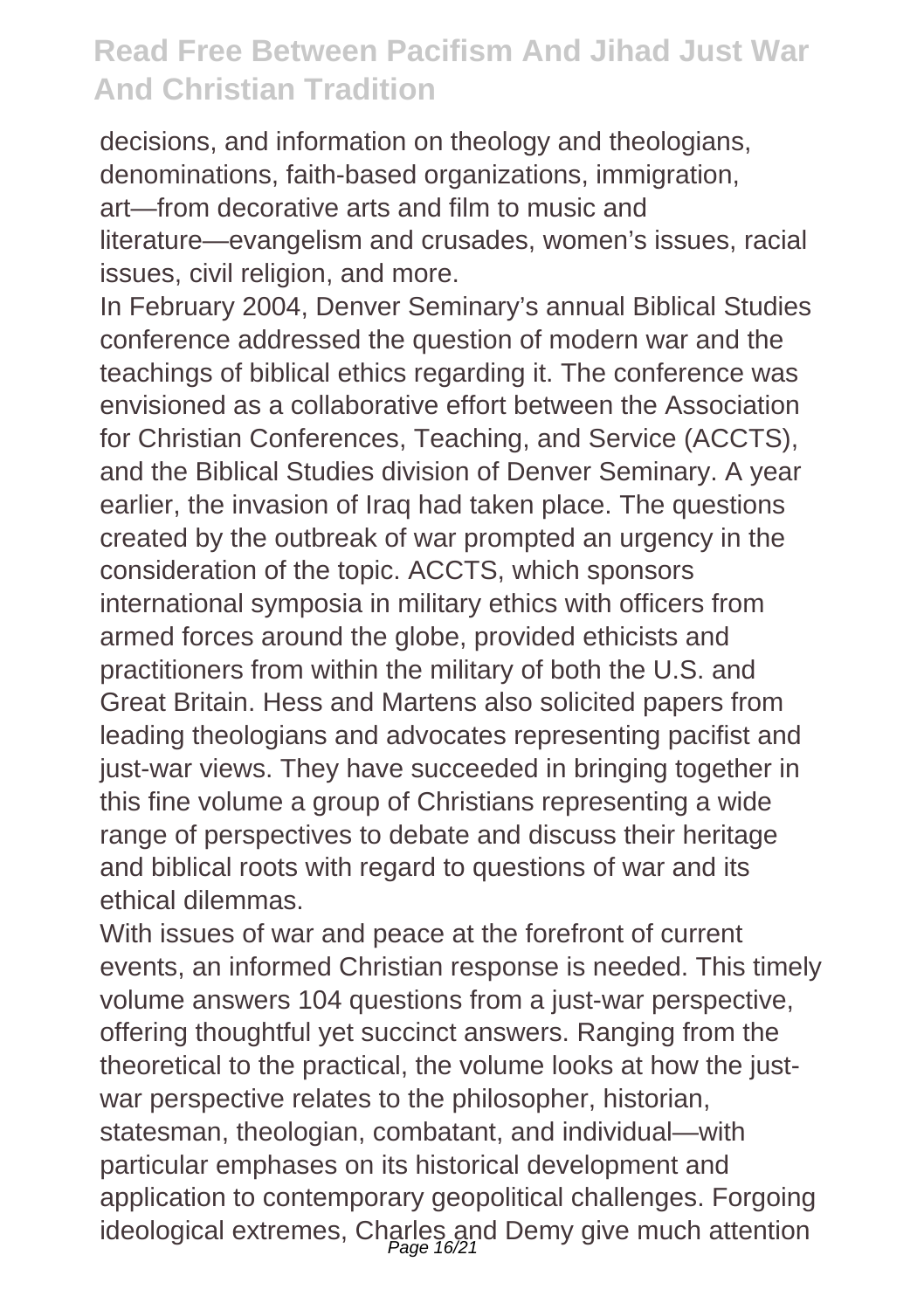to the biblical teaching on the subject as they provide moral guidance. A valuable resource for considering the ethical issues relating to war, Christians will find this book's userfriendly format a helpful starting point for discussion. Articles discuss issues related to the national security policies, from historical, economic, political, and technological viewpoints, covering treaties, developments in weaponry and warfare, and key figures in the field.

The concept of the just war poses one of the most important ethical questions to date. Can war ever be justified and, if so, how? When is a cause of war proportional to its costs and who must be held responsible? The monograph Just and Unjust Wars in Shakespeare demonstrates that the necessary moral evaluation of these questions is not restricted to the philosophical moral and political discourse. This analysis of Shakespeare's plays, which focuses on the histories, tragedies and Roman plays in chronological order, brings to light that the drama includes an elaborate and complex debate of the ethical issues of warfare. The plays that feature in this analysis range from Henry VI to Coriolanus and they are analysed according to the three Aquinian principles of legitimate authority, just cause and right intention. Also extending the principles of analysis to more modern notions of responsibility, proportionality and the jus in bello-presupposition, this monograph shows that just war theory constitutes a dominant theoretical approach to war in the Shakespearean canon.

Robert G. Clouse presents four different viewpoints on the Christian's involvement in war: Herman A. Hoyt on biblical nonresistance, Myron S. Augsburger on Christian pacifism, Arthur F. Holmes on just war and Harold O. J. Brown on preventive war.

From "the big four" (abortion, homosexuality, euthanasia, and stem-cell research) to war, poverty, and the environment, this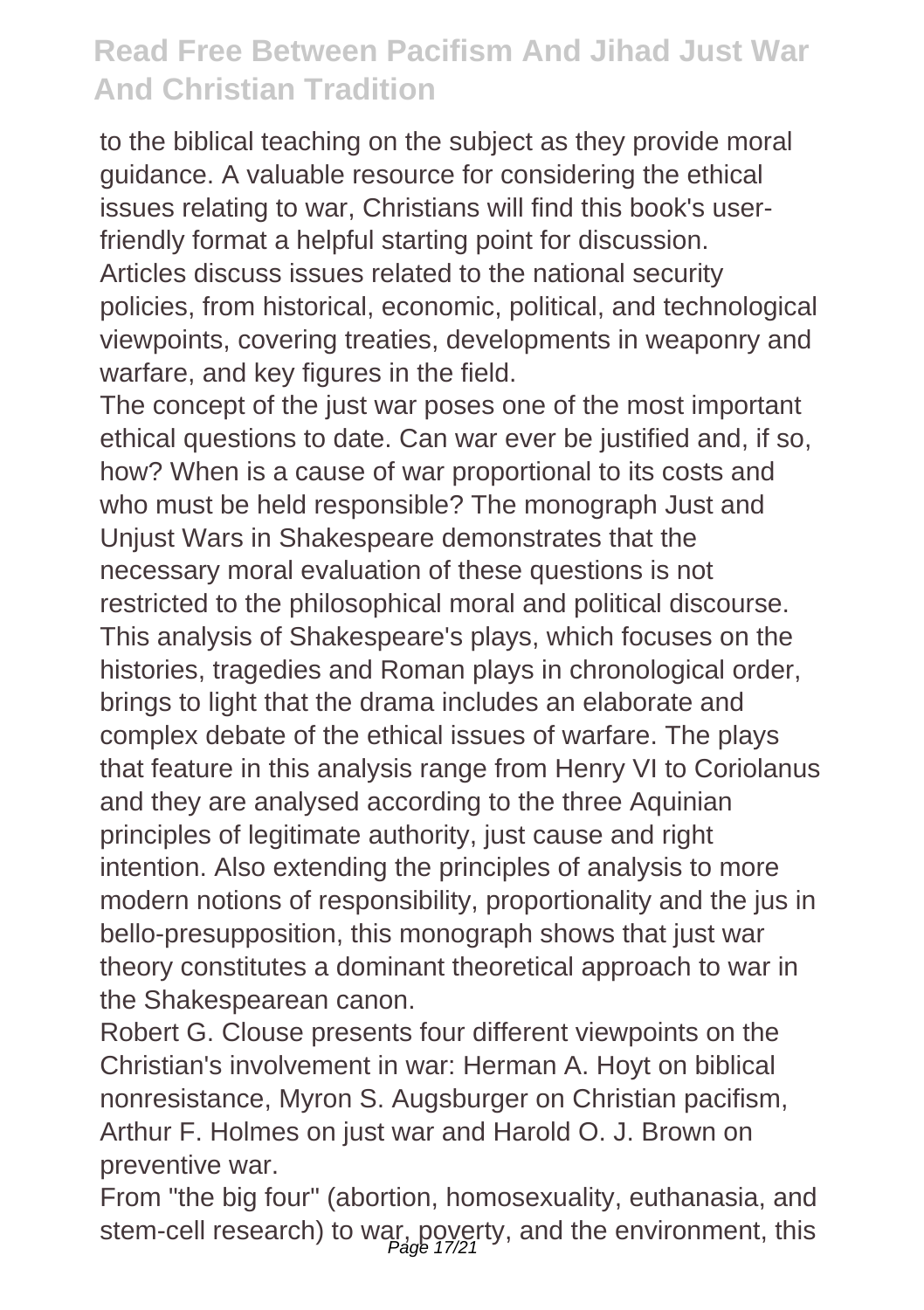timely book considers religion's impact on moral debates in America's past and present. James Calvin Davis argues for religion's potential to enrich both the content and the civility of public conversation. This book will interest all concerned citizens yearning for more careful thinking about the role of religion in public debate.

"This collection of papers on the roots of just or `holy' war in Western (Christian) and Islamic cultures, along with its companion volume, Cross, Crescent, and Sword: The Justification and Limitation of War in Western and Islamic Tradition (Greenwood, 1990), emanated from conferences held at Rutgers University. . . . Scholars in the fields of Western thought and the just war tradition as well as scholars from the area of Islamic studies were brought together to develop theoretical issues and further cross-discipline understanding. The chapters emphasize the historical and comparative approach to the study of the foundations, justifications, conduct, and aims of war in the two traditions. Intended for the scholarly or well-informed audience, this is recommended for research libraries." Library Journal What does the Bible teach about how to live in today's world? Best-selling author and professor Wayne Grudem distills over forty years of teaching experience into a single volume aimed at helping readers apply a biblical worldview to difficult ethical issues, including wealth and poverty, marriage and divorce, birth control, abortion, euthanasia, homosexuality, business practices, environmental stewardship, telling the truth, knowing God's will, understanding Old Testament laws, and more. America and the Just War Tradition examines and evaluates each of America's major wars from a just war perspective. Using moral analysis that is anchored in the just war tradition, the contributors provide careful historical analysis evaluating individual conflicts. Each chapter explores the causes of a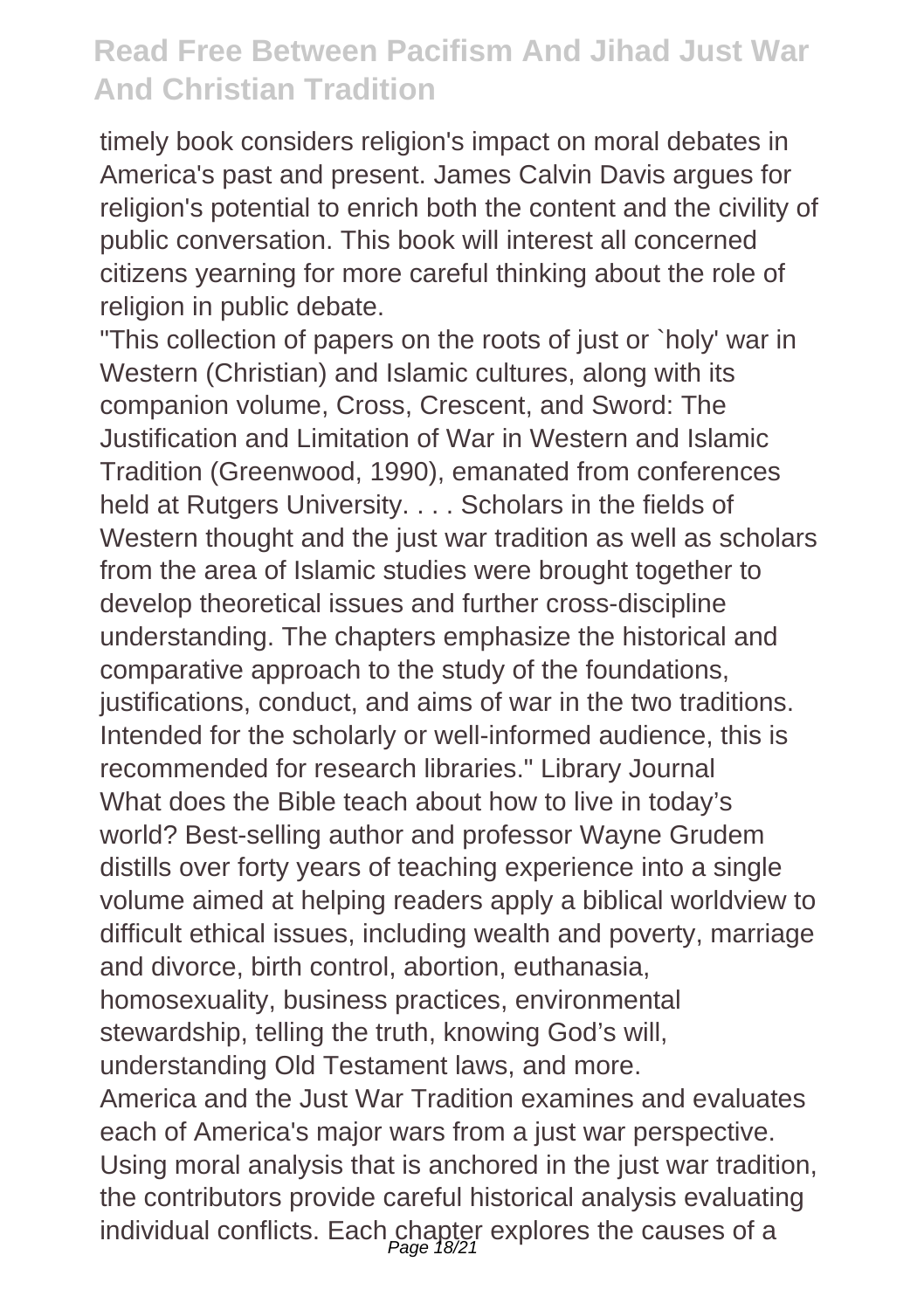particular war, the degree to which the justice of the conflict was a subject of debate at the time, and the extent to which the war measured up to traditional ad bellum and in bello criteria. Where appropriate, contributors offer post bellum considerations, insofar as justice is concerned with helping to offer a better peace and end result than what had existed prior to the conflict. This fascinating exploration offers policy guidance for the use of force in the world today, and will be of keen interest to historians, political scientists, philosophers, and theologians, as well as policy makers and the general reading public. Contributors: J. Daryl Charles, Darrell Cole, Timothy J. Demy, Jonathan H. Ebel, Laura Jane Gifford, Mark David Hall, Jonathan Den Hartog, Daniel Walker Howe, Kerry E. Irish, James Turner Johnson, Gregory R. Jones, Mackubin Thomas Owens, John D. Roche, and Rouven Steeves This Companion provides scholars and graduates, serving and retired military professionals, members of the diplomatic and policy communities concerned with security affairs and legal professionals who deal with military law and with international law on armed conflicts, with a comprehensive and authoritative state-of-the-art review of current research in the area of military ethics. Topics in this volume reflect both perennial and pressing contemporary issues in the ethics of the use of military force and are written by established professionals and respected commentators. Subjects are organized by three major perspectives on the use of military force: the decision whether to use military force in a given context, the matter of right conduct in the use of such force. and ethical responsibilities beyond the end of an armed conflict. Treatment of issues in each of these sections takes account of both present-day moral challenges and new approaches to these and the historical tradition of just war. Military ethics, as it has developed, has been a particularly Western concern and this volume reflects that reality.<br>Page 19/21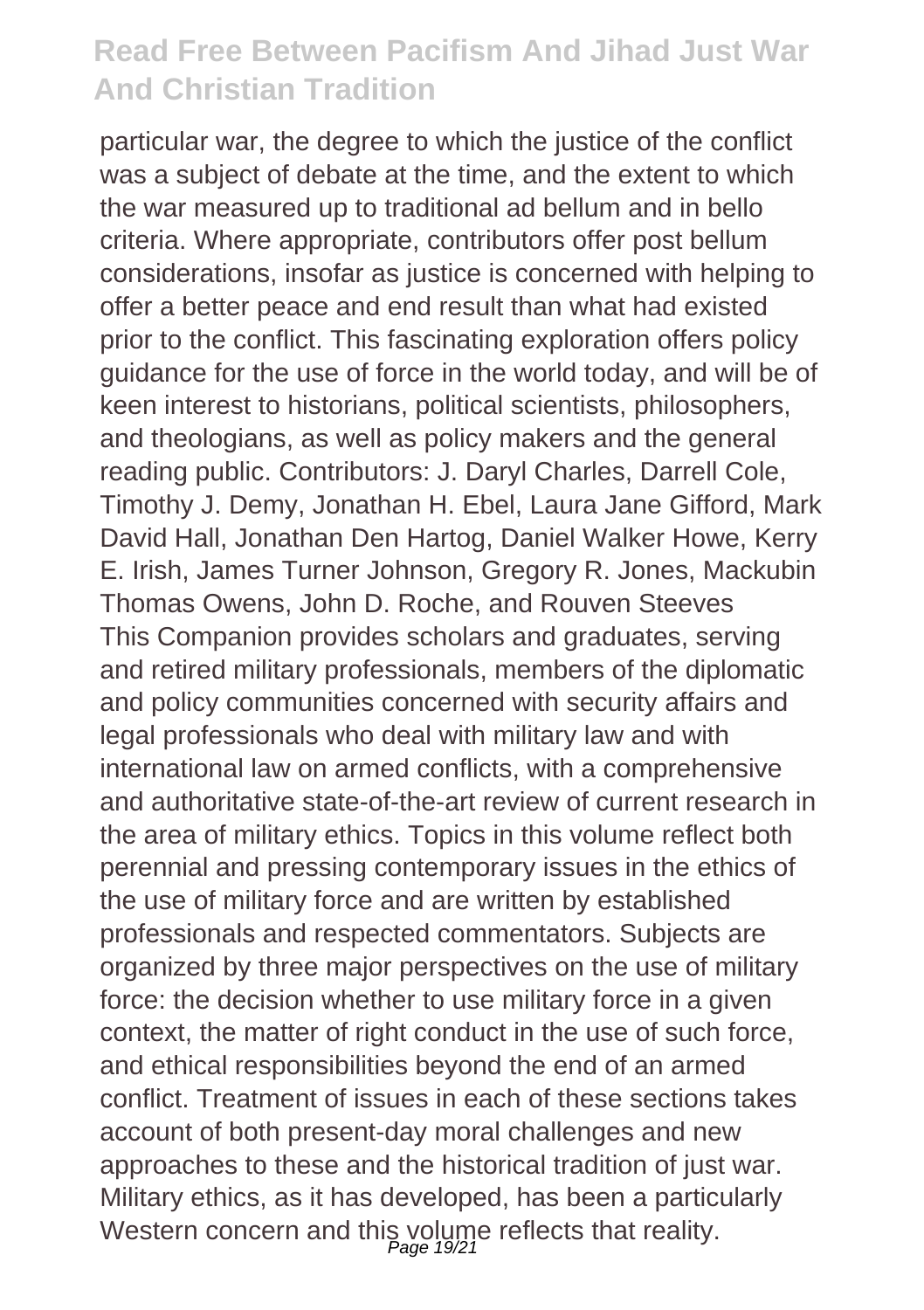However, in a globalized world, awareness of similarities and differences between Western approaches and those of other major cultures is essential. For this reason the volume concludes with chapters on ethics and war in the Islamic, Chinese, and Indian traditions, with the aim of integrating reflection on these approaches into the broad consideration of military ethics provided by this volume.

The life of an aristocratic Carolingian man involved an array of behaviors and duties associated with his gender and rank: an education in arms and letters; training in horsemanship, soldiery, and hunting; betrothal, marriage, and the virile production of heirs; and the masterful command of a prominent household. In Be a Perfect Man, Andrew J. Romig argues that Carolingian masculinity was constituted just as centrally by the performance of caritas, defined by the early medieval scholar Alcuin of York as a complete and allinclusive love for God and for fellow human beings, flowing from the whole heart, mind, and soul. The authority of the Carolingian man depended not only on his skills in warfare and landholding but also on his performances of empathy, devotion, and asceticism. Romig maps caritas as a concept rooted in a vast body of inherited Judeo-Christian and pagan philosophies, shifting in meaning and association from the patristic era to the central Middle Ages. Carolingian discussions and representations of caritas served as a discourse of power, a means by which early medieval writers made claims, both explicit and implicit, about the hierarchies of power that they believed ought to exist within their world. During the late eighth, ninth, and early tenth centuries, they creatively invoked caritas to link aristocratic men with divine authority. Romig gathers conduct handbooks, theological tracts, poetry, classical philosophy, church legislation, and exegetical texts to outline an associative process of gender ideology in the Carolingian Middle Ages, one that framed